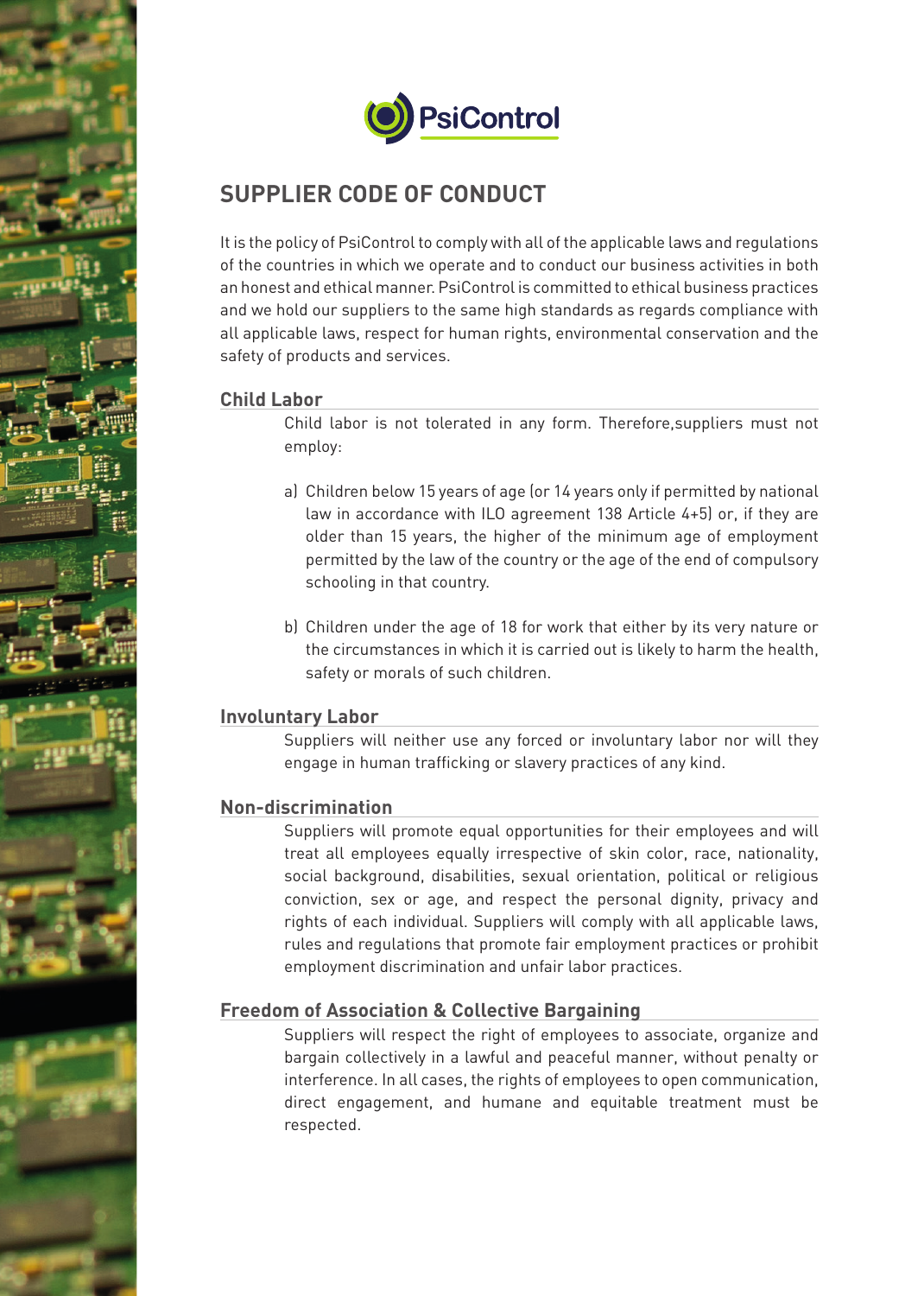



#### **Fair Working Hours & Compensation**

We expect suppliers to recognize that wages are essential to meeting the basic needs of employees. Therefore, at the very minimum, suppliers will comply with all applicable wage and hour laws and regulations, including those relating to minimum wages, overtime, maximum hours, piece rates and other elements of compensation, as well as provide legally mandated benefits. If local laws do not provide for overtime pay, suppliers will pay at least regular wages for overtime work. With the exception of emergency or unusual situations, a workweek will be restricted to 60 hours, including overtime, and workers will be entitled to take at least one day off every seven days. All overtime must be voluntary. Under no circumstances will workweeks exceed the maximum permitted under applicable laws and regulations. Where local industry standards are higher than applicable legal requirements, we expect the supplier to meet the higher standards.

#### **Health & Safety**

Suppliers will provide employees with a safe and healthy workplace that fully complies with all applicable laws and regulations. As a minimum, suppliers must ensure that there is reasonable access to potable water and sanitary facilities, fire safety, as well as adequate lighting and ventilation. Moreover, suppliers will control hazards and take the best possible precautionary measures against accidents and occupational diseases, provide training and ensure that all employees are educated on health and safety issues. Suppliers will maintain a workplace that is free from acts or threats of violence and respond both effectively and promptly should any acts or threats of violence occur.

## **Protection of the Environment**

Suppliers will act in accordance with the applicable statutory and international standards regarding environmental protection, minimize environmental pollution and make continuous improvements in the area of environmental protection. Suppliers will strive to utilize resources appropriately and efficiently, and dispose of all waste in accordance with applicable laws, rules and regulations. PsiControl prefers to work with suppliers that make clear efforts to reduce their carbon footprint and encourages suppliers to create products that are energy efficient, highly recyclable and contain significant amounts of recycled materials and low amounts of hazardous materials. Suppliers will act in accordance with the Directive on the restriction of the use of certain hazardous substances in electrical and electronic equipment (ROHS 2011/65/EU). Furthermore, suppliers will follow the regulation concerning the registration, evaluation, authorization and restriction of chemicals (REACH, n° 1907/2006)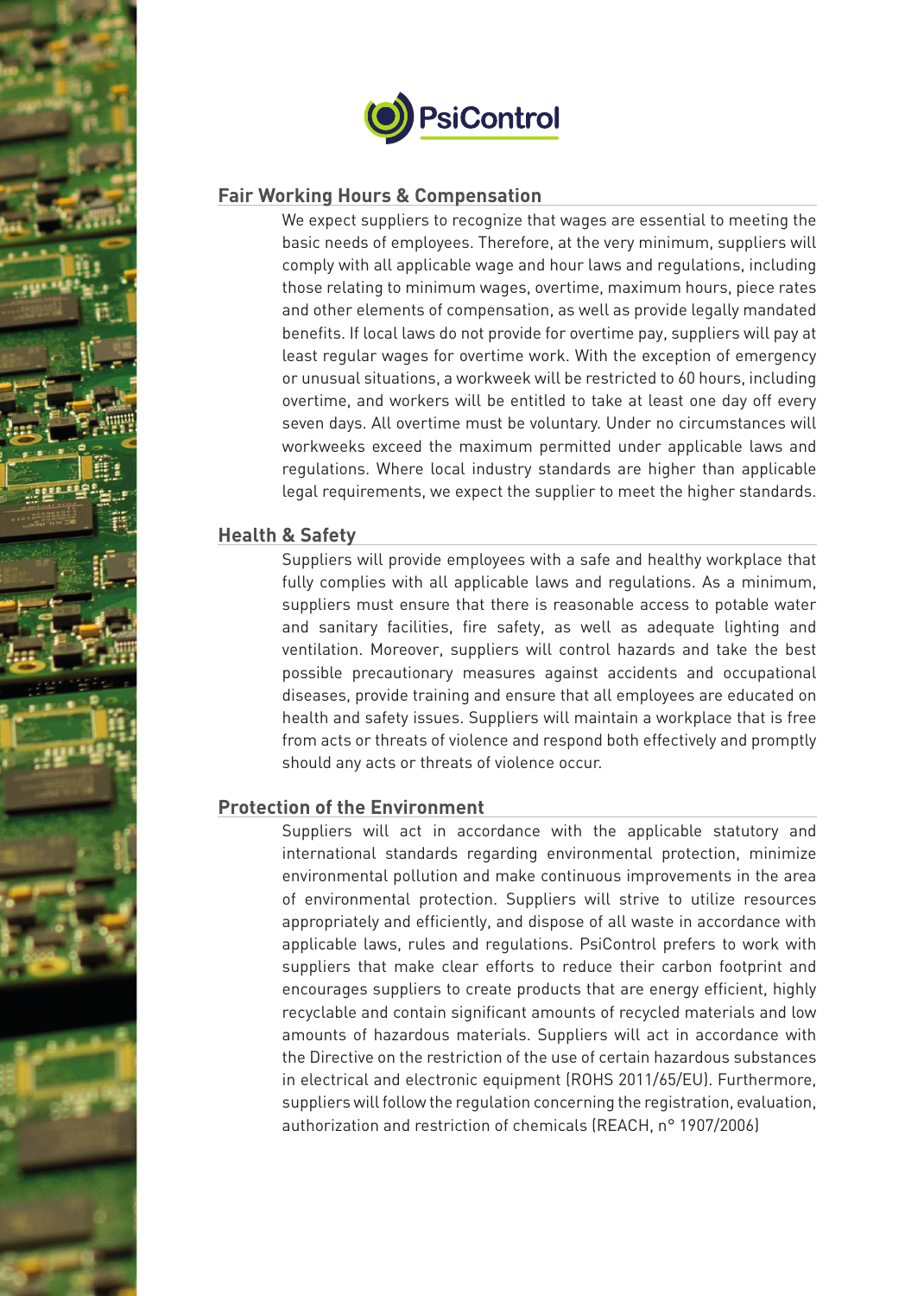



#### **Conflict Minerals**

PsiControl supports industry-wide efforts to identify, reduce and hopefully eliminate the use of conflict minerals that originate from the Democratic Republic of Congo and adjoining countries that are considered to be financing or benefiting groups that are involved in human rights violations. We are committed to not sourcing products, components and materials that we know contain conflict minerals and we have established a supplier survey to improve the transparency and traceability of metals in our supply chain. This survey is based on the Electronic Industry Citizenship Coalition (EICC) approach and uses the EICC Conflict Minerals Reporting Template to identify the smelters, the process and the metals that are used in our supply chain. Supplemental to our survey, we request that all of our core and key suppliers avoid selling parts, components or materials to PsiControl that they either know or suspect might contain conflict minerals. Suppliers to PsiControl are expected to establish their own conflict minerals policies, due diligence frameworks and management systems. These should be designed to prevent the aforementioned conflict minerals that originate from the DRC and adjoining countries from being included in the products that they sell to PsiControl.

## **Bribes, Illegal Payments and Illegal Solicitations**

Any form of corruption, extortion and embezzlement is strictly prohibited. Suppliers will not offer, pay, authorize, or promise to pay money or provide anything of value in a corrupt manner to a government official in order to either obtain or maintain business. Suppliers will tolerate no form of corruption or bribery and not engage in such practices in any way. This includes any payment or other form of benefit conferred on any government official for the purpose of influencing decision-making that is in violation of any law. Suppliers will tolerate no form of commissions, compensation or gratuities to employees of PsiControl.

#### **Fair Competition**

PsiControl respects the rules of open and fair competition in markets throughout the world. Suppliers will act with integrity and lawfully in the proper handling of competitive data, proprietary information and other intellectual property, as well as comply with legal requirements regarding fair competition, antitrust, and accurate and ethical truthful marketing.

## **Conflicts of Interest**

Suppliers must avoid engaging in any business activity that might be in conflict with or interfere with their provision of products and services to PsiControl.